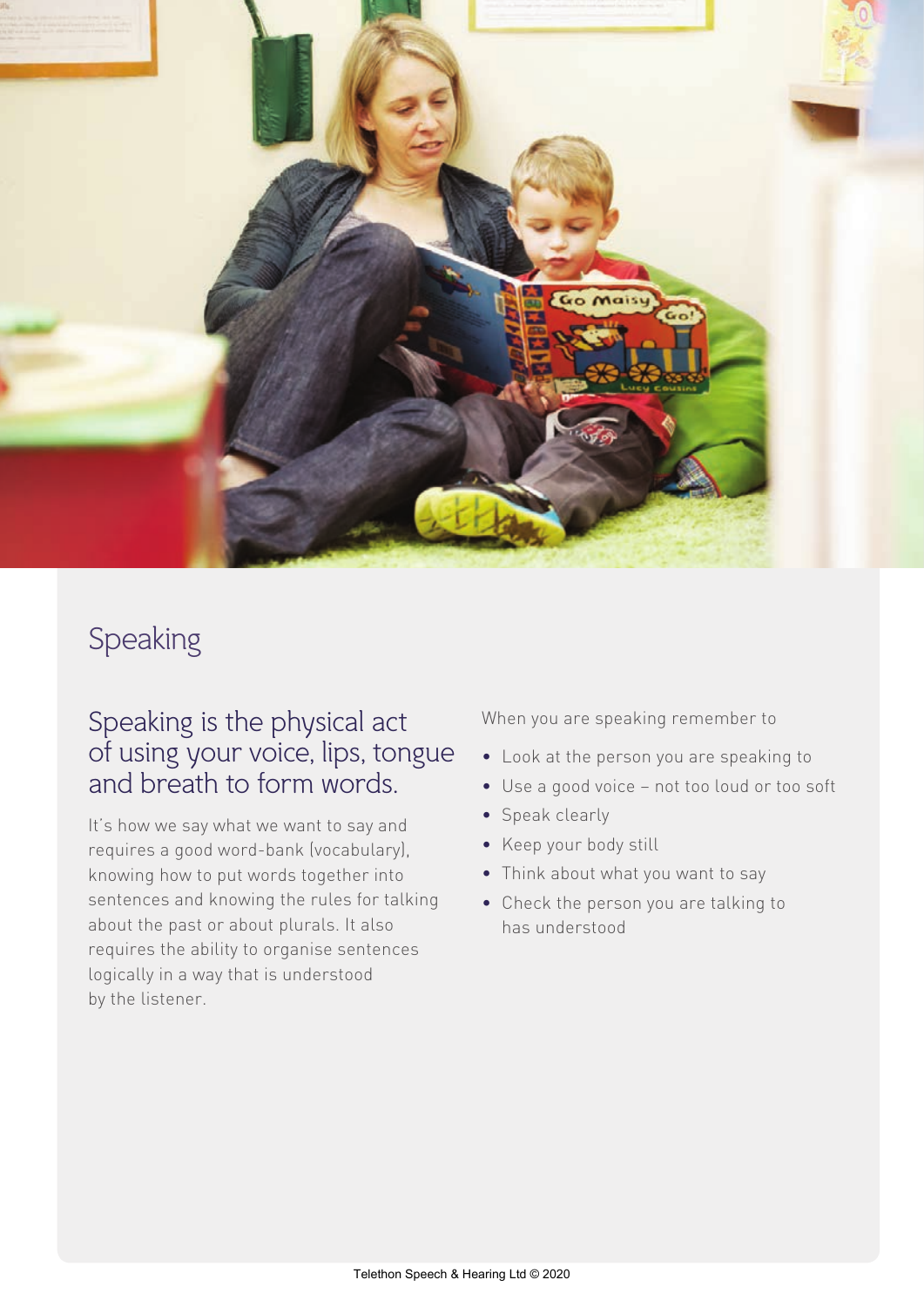A child who has a larger vocabulary will express themselves better and find learning and reading easier than a child with a less developed vocabulary

### Vocabulary Development

Vocabulary means how many words a child knows. It includes knowing the word as well as its meaning and how it relates to other words (semantics). A child who has a larger vocabulary will express themselves better and find learning and reading easier than a child with a less developed vocabulary.

Children understand more words than they use.

- The words your child uses is called their expressive vocabulary
- The words your child understands is their receptive vocabulary

#### A picture of typical vocabulary growth



#### Between 12 - 18 months of age

- Children use their first word at around 12 months of age
- Between 12-18 months they use a vocabulary of between 20 – 50 words



#### By 3 years old

• By 3 years the vocabulary they use grows to between 900 – 1,000 words



#### By 4 years old

• By 4 years the vocabulary they use grows to between 1,500 – 1,600 words



## By 5 years old

• By 5 years the vocabulary they use grows to between 2,100 – 2,200 words



#### By 6 years old

• By 6 years the vocabulary they use grows to about 2,600 words. They understand between 20,000 - 24,000 words

(Loraine, 2008)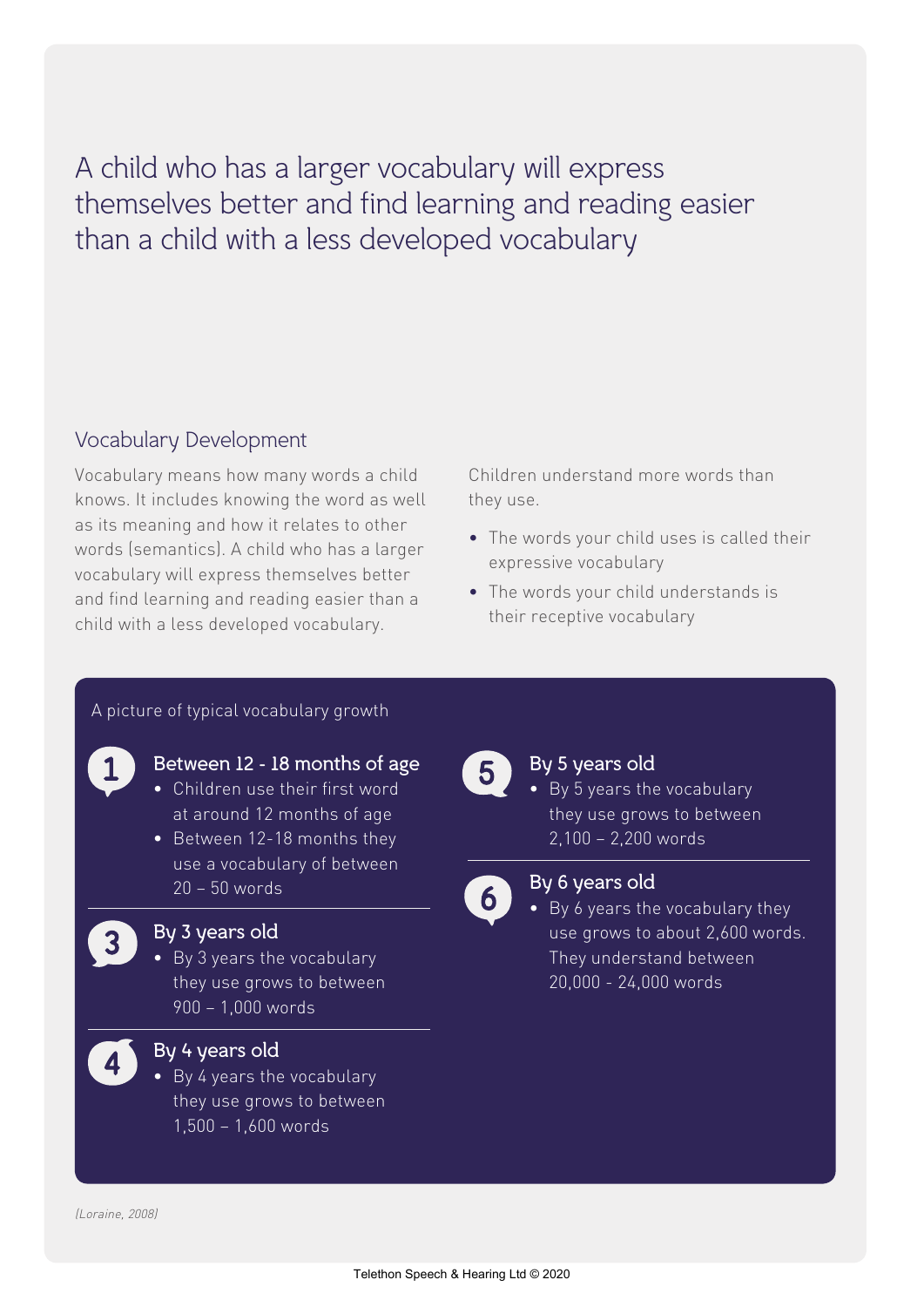

#### Strategy 1: Exposure to different word environments

'Word routines' happen when you and your child are involved in the same activities on a daily basis and speech is almost an automated response.

- Change your child's daily routine and activities – Going new places or doing new activities exposes your child to words not used in their ordinary routine. Example: A trip to the zoo can introduce new words such as queue ("We have to wait in the queue to get in"), enclosure, tickets and timetable.
- Change the language of your daily routine – This exposes your child to new words and helps them understand different words with similar meanings. Example: Instead of calling out "dinner time", why not mix it up with "everyone to the table for tea" or "your food is ready, let's all sit down together".

## Strategy 2: Include printed words in your child's day

- Vary how your child experiences printed words – Sometimes read to your child, sometimes ask your child to read to you, and sometimes 'read the pictures' and make up new stories together.
- Read about different topics Different topics expose your child to a new set of words and how they are used.
- Model reading used in everyday life – Talk about signs you and your child see in the car and what they mean, or show/discuss a label with your child when you are shopping together. Example: "Oops, look at this label, it says this cheese is hard. We need to find the one that says soft".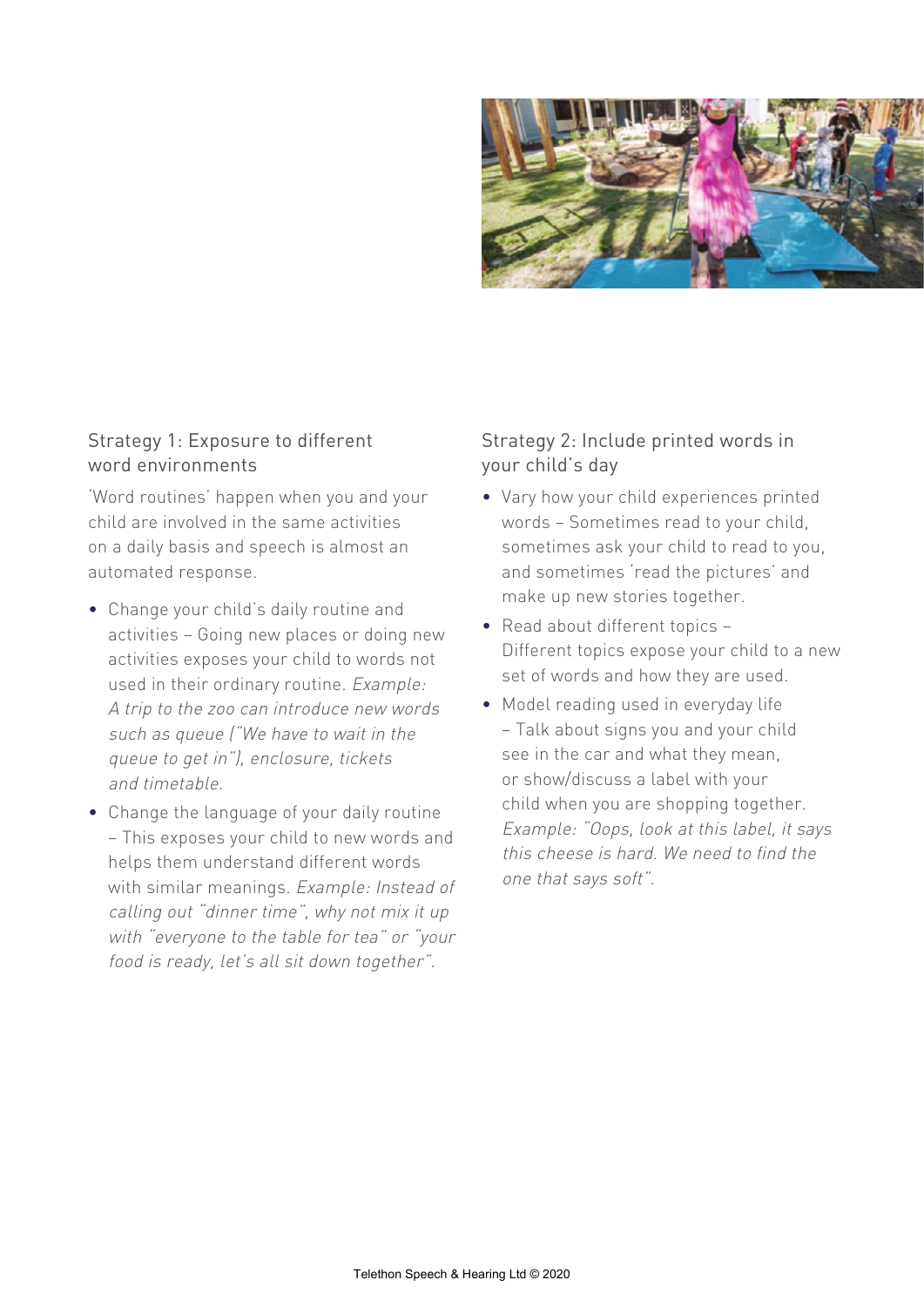

#### Strategy 3: Understanding word types

Your child needs to understand how to use a range of different word-types, as shown in the table to the right.

- Use different word types Whether it's how things are named (noun) or described (adjective), all the listed word types have a role to play in forming effective communications.
- Provide context for new words or phrases – This can be done by using a word they know then substituting in the new word (This box is big, see how enormous it is?), using a comparison they understand (This box isn't little is it, it's enormous) or by physically demonstrating your meaning (This box is so enormous I can't get my arms around it).
- Help your child understand the relationships between words – This can include rhyming, words that have the same sounds in them and words that start with the same sound.

| Nouns          | objects and items you can<br>see, hold, touch and feel.<br>$A$ cat     |
|----------------|------------------------------------------------------------------------|
| Adjectives     | words used to describe<br>nouns. A big cat                             |
| Verbs          | action words. The big cat<br>is running.                               |
| Adverbs        | words that describe the<br>action. The big cat is<br>running fast.     |
| Pronouns       | words that take the place of<br>the noun. He is running fast.          |
| Articles       | a, an, the - occur before<br>the noun. The big cat is<br>running fast. |
| Prepositions   | location words. The big cat is<br>running on the path.                 |
| Negatives      | make something negative -<br>not. He is not running.                   |
| Interrogatives | ask questions. <b>Is</b> the big<br>cat running?                       |

(Spielvogle, 2002)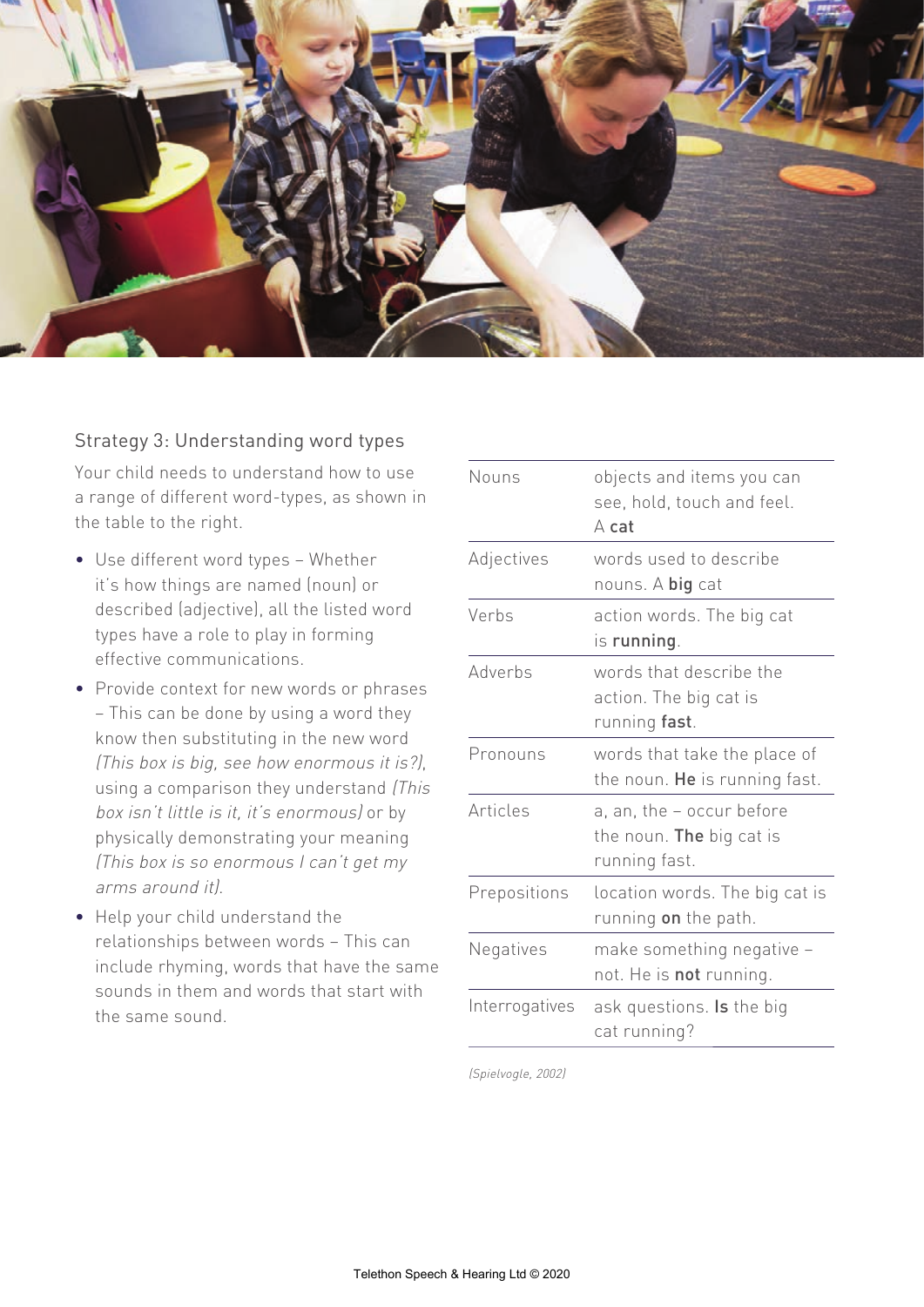## If your child uses the same words to describe things, then expose them to other relevant words

#### Activity Guide: Learning adjectives

Adjectives are words that describe nouns and are an important tool for a child to be able share what they can see and what they are feeling.

Size (big/little, short/long, tall/short, thin/fat, thick/thin etc.)

- Nesting objects put little objects into big objects
- Sorting the washing compare Dad's big t-shirt to the child's little t-shirt etc.
- Drawing long and short lines in the sand
- Speaking of everyday things in respect to their size. Example: A big dog.

#### Colours

- Ask your child to find objects around the house that are the same colour
- Give your child a range of coloured objects and ask them to sort them
- Get your child to match socks by colour ready for you to fold
- Point out colours of familiar objects
- Describe colour in the context of things your child is familiar with. Example: "Your ball is green", "The sky is blue" etc.

Sound (loud/quiet, noisy/silent)

- Give your child a pile of noise-making objects and help them find out which ones are loud and which are quiet
- Give your child the name of the object and have them guess whether it is noisy or silent. Example: Lion, yes a lion is loud – it has a big loud roar. Book, yes a book is quiet – it does not make much noise.

If your child uses the same words to describe things, then expose them to other relevant words. For example, if you child constantly describes their food as 'yummy' encourage them to elaborate with words such as 'sweet', 'sour', 'crunchy', 'chewy' or 'delicious'.